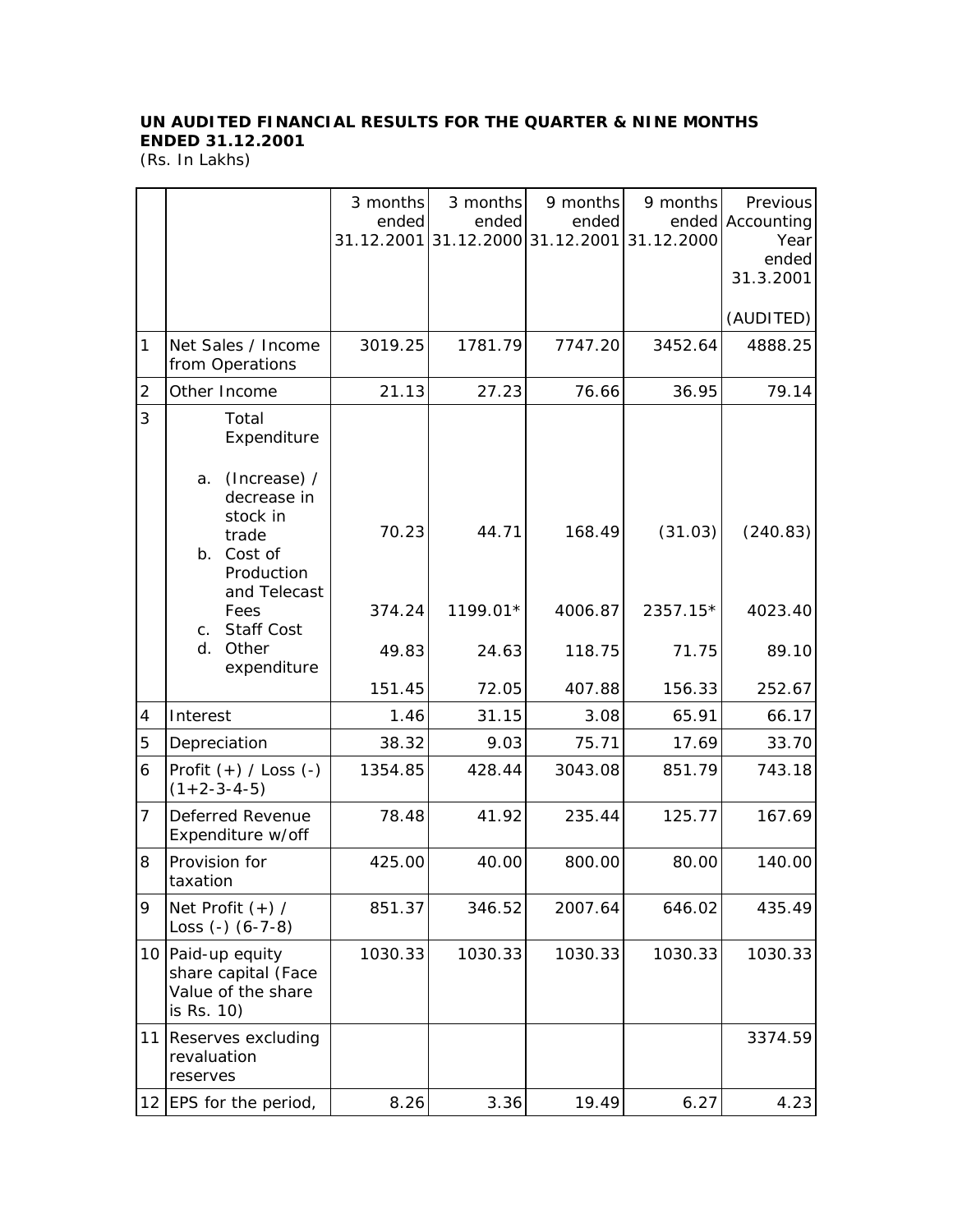| for the year to date<br>and for the<br>previous year (not<br>annualized) |         |         |         |
|--------------------------------------------------------------------------|---------|---------|---------|
| 13 Aggregate of Non-<br>promoter<br>Shareholding:                        |         |         |         |
| - Number of shares                                                       | 3303790 | 3303790 | 3303300 |
| - Percentage of<br>Shareholding                                          | 32.07   | 32.07   | 32.06   |

## \* Net of Deferment

## **Segment wise Revenue, Results and Capital Employed** (Rs. In Lakhs)

| Particulars    |                                                               | 3 months ended<br>31.12.2001 | 9 months ended<br>31.12.2001 |
|----------------|---------------------------------------------------------------|------------------------------|------------------------------|
| 1              | Segment Revenue                                               |                              |                              |
|                | a. Commissioned Programs<br>b. Sponsored Programs             | 2308.27<br>710.98            | 5186.20<br>2561.00           |
|                | Total                                                         | 3019.25                      | 7747.20                      |
|                | Less: Inter segment revenue                                   |                              |                              |
|                | Total Net Sales / Income from<br>Operations                   | 3019.25                      | 7747.20                      |
| $\overline{2}$ | <b>Segment Results</b>                                        |                              |                              |
|                | Profit / (Loss) before tax and<br>interest from each segments |                              |                              |
|                | a. Commissioned Programs<br>b. Sponsored Programs             | 1292.02<br>282.76            | 2755.58<br>816.26            |
|                | Total                                                         | 1574.78                      | 3571.84                      |
|                | Add: (i) Other Income                                         | 21.13                        | 76.66                        |
|                | Total                                                         | 1595.91                      | 3647.50                      |
|                |                                                               | 1.46                         | 3.08                         |
|                | Less: (i) Interest                                            | 239.60                       | 602.34                       |
|                | (ii) Other un allocable                                       | 1354.85                      | 3043.08                      |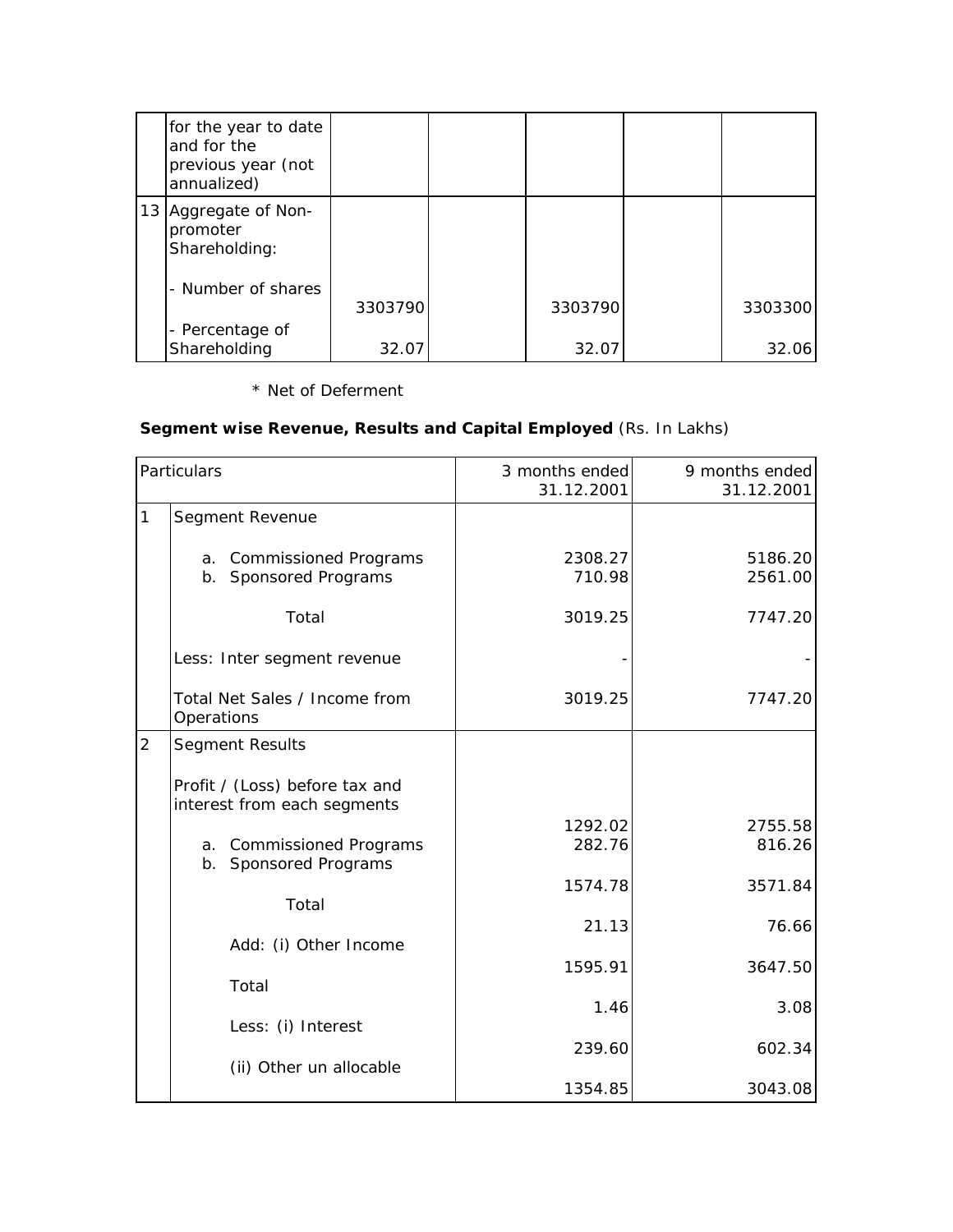|   | expenditure                               |  |
|---|-------------------------------------------|--|
|   | Total Profit before tax and write<br>offs |  |
| 3 | Capital Employed                          |  |
|   | (Segment assets -<br>Segment Liabilities) |  |
|   | (Refer Note No. 4)                        |  |

Notes :

- 1. The above results were taken on record by the Board of Directors at their meeting held on 21<sup>st</sup> January, 2002.
- 2. Deferred Taxes on Income as per Accounting Standard 22 shall be provided at the end of the year.
- 3. The figures of the corresponding quarter and nine months are not comparable due to change in accounting policy, in the previous year, of writing off of cost of production of serials in respect of which the Company retains IPRs. The Company continues to write off the entire cost of production of serials in the current year.
- 4. Fixed Assets used in the Company's operations or liabilities contracted have not been identified to any of the reportable segments, as the fixed assets are used interchangeably between segments. The Company believes that it is currently not practicable to provide segment disclosures relating to total assets and liabilities since a meaningful segregation of the data is onerous.
- 5. Corresponding figures of the previous period have been regrouped / restated, wherever necessary.

Statement pursuant to Clause 43 of Listing Agreement Utilisation of IPO proceeds of Rs. 3644.23 Lacs

(Rs. In Lakhs)

|                                          | Projected<br>utilization up to<br>31.03.2002 | Actual utilization up<br>to 31.12.2001 |
|------------------------------------------|----------------------------------------------|----------------------------------------|
| Equipment & Miscellaneous Assets         | 1994.00                                      | 809.34                                 |
| Buildings and Locations (incl. Advances) | 750.00                                       | 585.15                                 |
| Lease Rental Deposit                     | 600.00                                       | 633.00                                 |
| Preliminary & Issue Expenses             | 400.00                                       | 348.66                                 |

 The surplus funds are currently invested in Debt Mutual Funds. **Place: Mumbai Date: 21st January, 2002 By Order of the Board For Balaji Telefilms Limited sd/-**